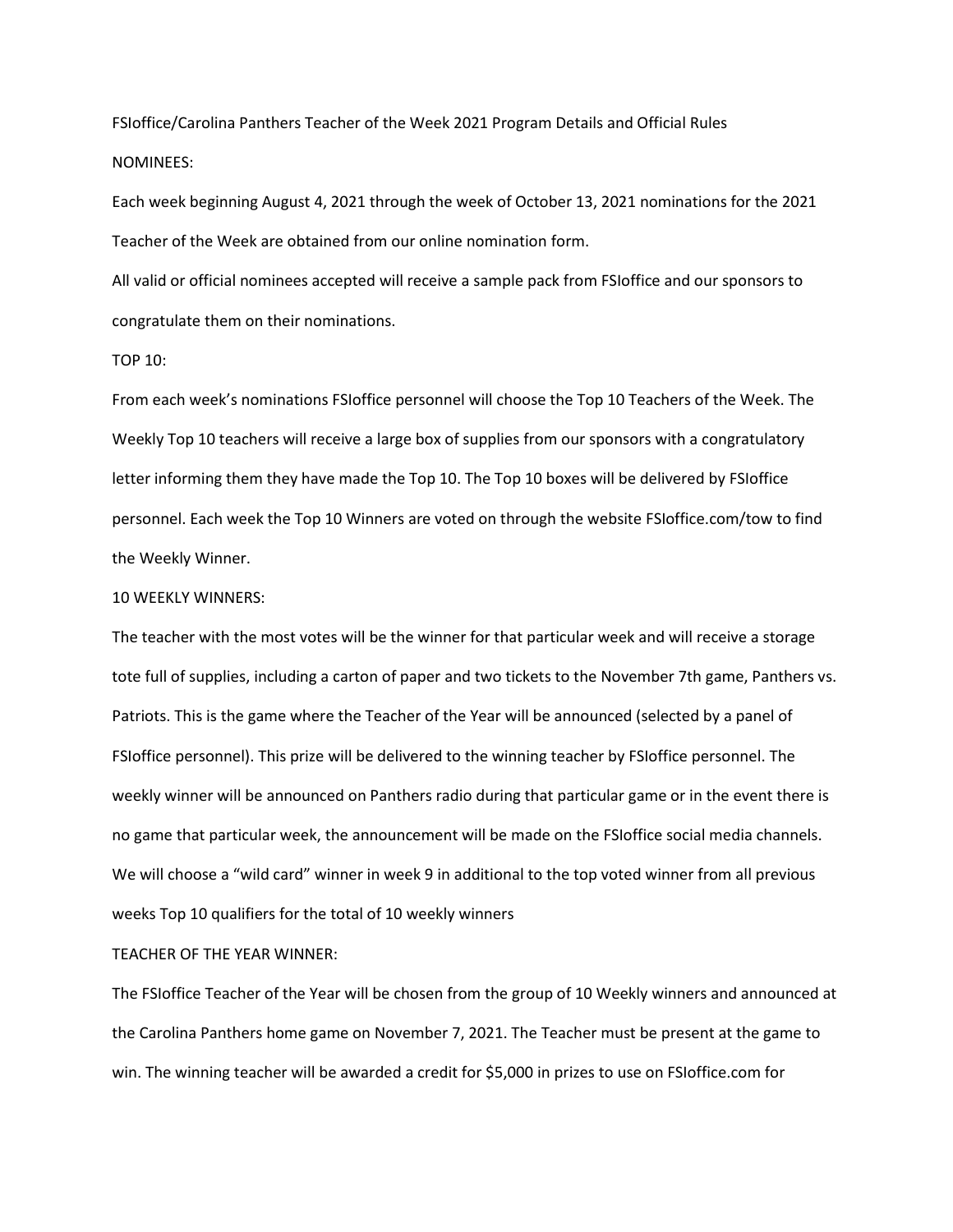classroom supplies. Prize selections must be made by December 31, 2021.

## DISCLOSURES:

Nominations are accepted on behalf of teachers in North and South Carolina only, as limited by the Carolina Panthers and the National Football League. A valid or official nomination will have no fewer than 300 characters in the comment box explaining why the teacher deserves to win. Prizes are subject to change and/or substitution can be made at the sole discretion of FSIoffice. Sponsors assume no responsibility or liability for (a) any incorrect or inaccurate entry information, or for any faulty or failed electronic data transmissions; (b) any unauthorized access to, or theft, destruction or alteration of entries at any point in the operation of this Contest; (c) any technical malfunction, failure, error, omission, interruption, deletion, defect, delay in operation or communications line failure, regardless of cause, with regard to any equipment, systems, networks, lines, satellites, servers, camera, computers or providers utilized in any aspect of the operation of the Contest; (d) inaccessibility or unavailability of any network or wireless service, the Internet or website or any combination thereof; (e) suspended or discontinued Internet, wireless or landline phone service; or (f) any injury or damage to participant's or to any other person's computer or mobile device which may be related to or resulting from any attempt to participate in the Sweepstakes or download of any materials in the Contest.

If, for any reason, the Contest is not capable of running as planned for reasons which may include without limitation, infection by computer virus, tampering, unauthorized intervention, fraud, technical failures, or any other causes which may corrupt or affect the administration, security, fairness, integrity or proper conduct of this Contest, the Sponsors reserve the right at its sole discretion to cancel, terminate, modify or suspend the Contest in whole or in part. In such event, Sponsors shall immediately suspend all selections and prize awards, and Sponsors reserve the right to award any remaining prizes (up to the total ARV as set forth in these Official Rules) in a manner deemed fair and equitable by Sponsors. Sponsor and Released Parties shall not have any further liability to any participant in